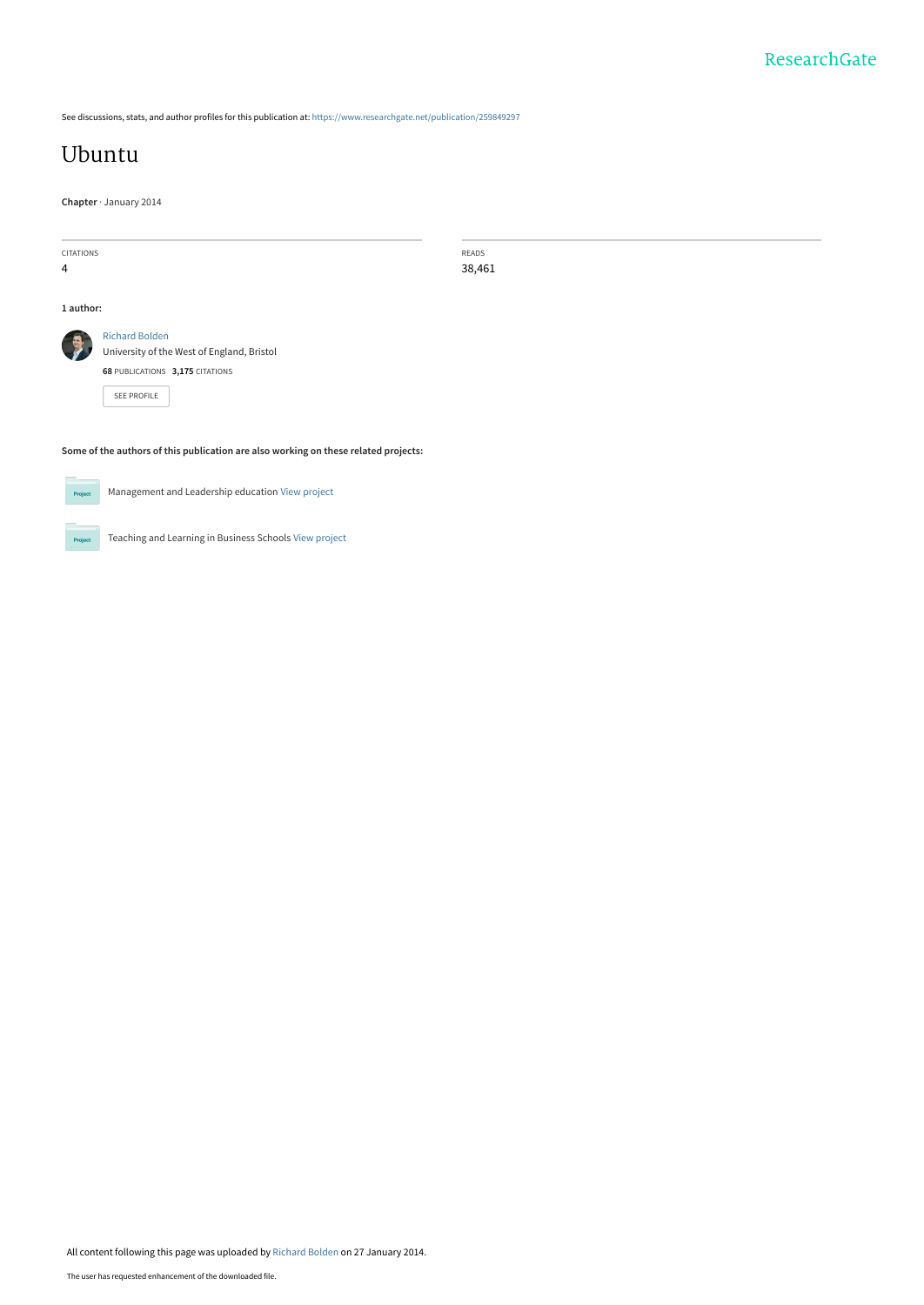# **Ubuntu**

*Dr Richard Bolden, University of Exeter Business School, UK*

In David Coghlan and Mary Brydon-Miller (Eds) *Encyclopedia of Action Research*, London: Sage Publications, 2014 (in press)

#### **Introduction**

The concept of *Ubuntu* is an alternative to individualistic and utilitarian philosophies that tend to dominate in the West. It is a Zulu/Xhosa word, with parallels in many other African languages, which is most directly translated into English as 'humanness'. Its sense, however, is perhaps best conveyed by the Nguni expression '*umuntu ngumuntu ngabantu*', which means 'a person is a person through other people'.

The origins of *Ubuntu* as a concept can be traced to the Bantu peoples of southern Africa although the philosophy is now shared across much of the continent. It is perhaps best understood as a social philosophy based on principles of care and community, harmony and hospitality, respect and responsiveness that expresses the fundamental interconnectedness of human existence. It has been described as a philosophy of peace and is perhaps best known as a guiding concept of the 'African Renaissance', spearheaded by post-colonial and postapartheid leaders in South Africa such as Nelson Mandela, Desmond Tutu and Thabo Mbeki, in which Africans are urged to re-engage with African values. It has been an important concept in the reform of education and public services in post-apartheid South Africa and offered a framework for the Truth and Reconciliation Commission that bore witness to the injustices of the apartheid era from the perspective of both perpetrators and victims.

Whilst the origins of *Ubuntu* are distinctly African parallels have been drawn with similar concepts in other societies, including the Chinese philosophy of *Jen,* the Filipino philosophy of *Loob* and the Russian concept of *Obschina*. Similar concepts are also illustrated in the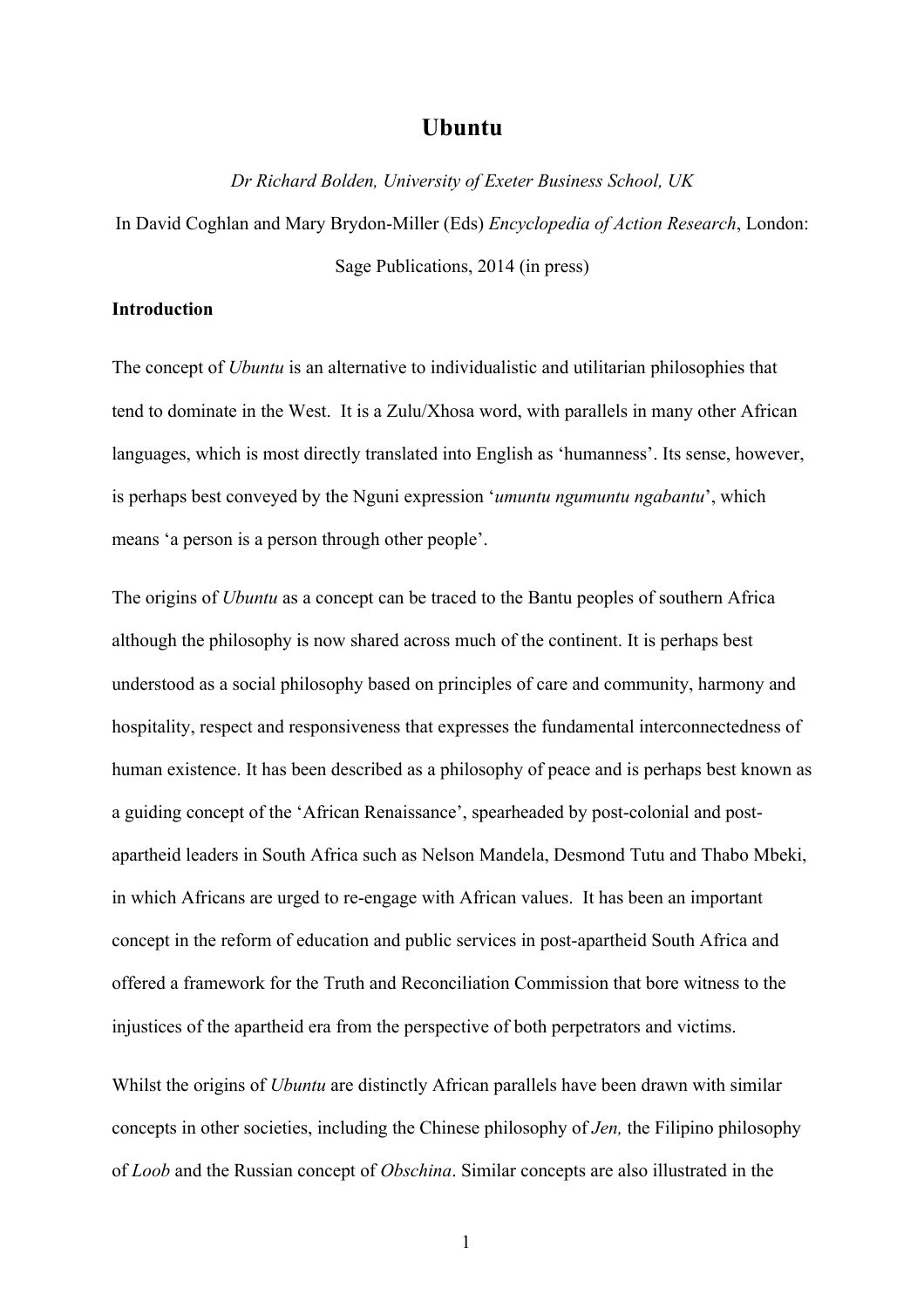writings of certain European philosophers such as Emmanuel Levinas and Paul Ricoeur although no comparable word exists in the English language.

Archbishop Desmond Tutu has called *Ubuntu* 'the gift that Africa will give the world' and, along with others, has called for its wider application well beyond Africa. Former US President Bill Clinton has also been a staunch advocate and promoted it through his Foundation as well as in high profile speeches in the USA and UK. The term has also become well known through its use as the name for an open-source computer operating system and even as a brand of fair-trade cola although these are not the focus of this article.

#### **Assumptions and implications**

*Ubuntu* can be considered as both a descriptive account of value systems that operate across much of Sub-Saharan Africa (and hence helpful in understanding and contextualising research and practice in this part of the world) as well as a normative philosophy of how people should relate to one another (of relevance well beyond Africa). Both perspectives comprise a number of assumptions and implications that are relevant to researchers and practitioners from an Action Research perspective. Whilst these points are clearly of relevance to those conducting work with and for Africans they may also offer the potential for reframing the process of research and inquiry elsewhere.

### *1. Interdependence*

*Ubuntu* is a relational philosophy; its frequent articulation as 'I am because we are' points towards a strongly constructivist ontology in which a person's sense of being cannot be detached from the social context in which they find themselves. It highlights the importance of a subjective and emotional appreciation of human experience rather than privileging objectivity and rationality. In terms of research, an *Ubuntu* perspective calls for an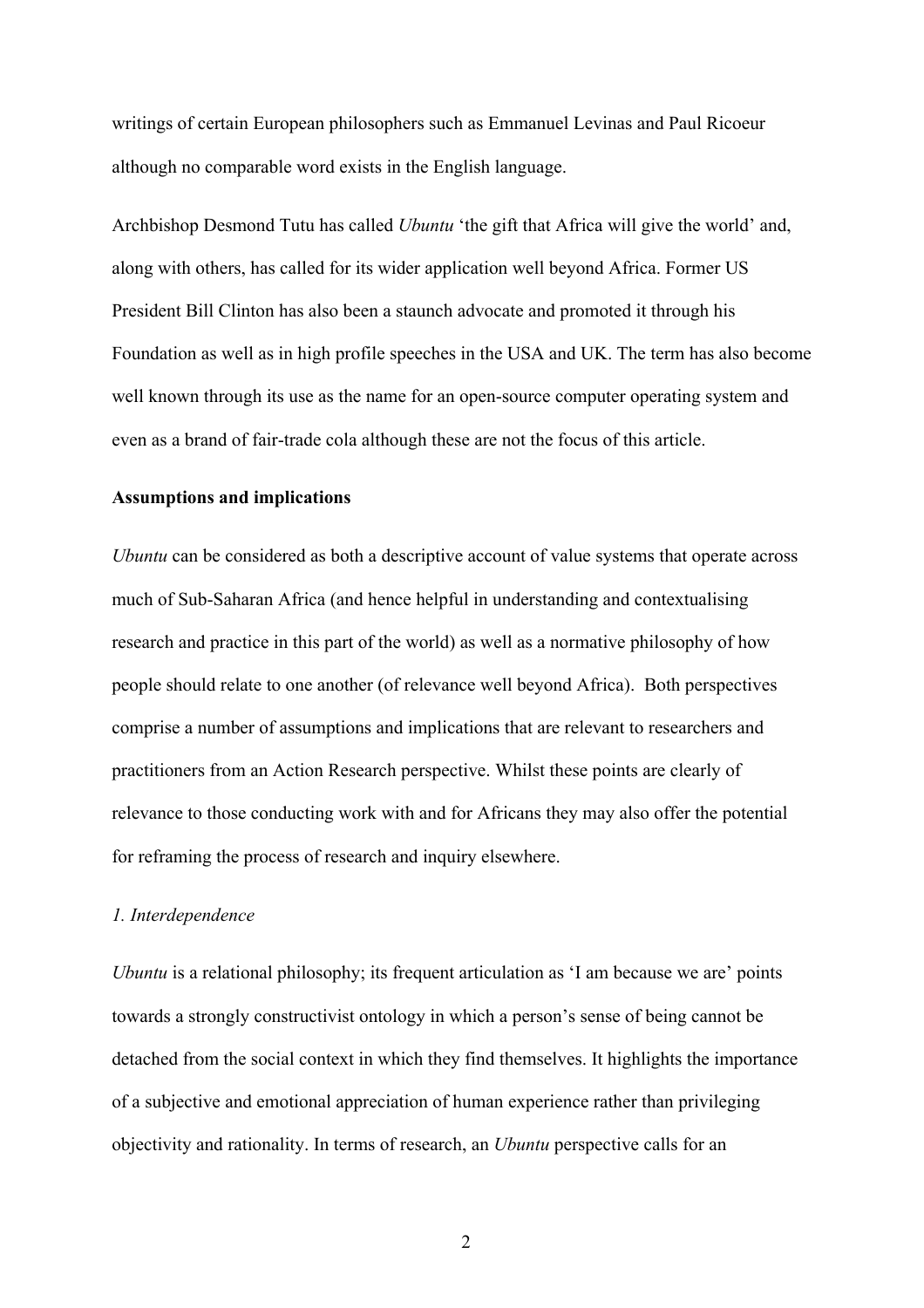interpretivist epistemology in which precedence is given to qualitative methods that enable an inductive understanding of how individuals and groups make sense of the world around them. Whilst such an approach is relatively common in the field of action research it stands in stark contrast to the positivist paradigm that dominates much social theory and research.

#### *2. Inclusivity*

*Ubuntu* is collectivist in orientation - expressing the value of collaboration, cooperation and community. It espouses an ethos of care and respect for others and the importance of solidarity in the face of adversity. It is perhaps unsurprising that such an approach has prevailed in a continent that has experienced so much social, political, environmental and economic upheaval, where collective action and mutual assistance have been essential to survival. Whilst some collectivist philosophies have been criticised as oppressive and totalitarian, *Ubuntu* is described as an inclusive approach which calls for dignity and respect in our relationships with others. In research such an approach would suggest a tendency towards participative and cooperative inquiry, where the researcher develops a close relationship with participants and actively engages them in the design, conduct, interpretation and application of research as co-investigators. It is also well suited to asset-based approaches, such as appreciative inquiry, that emphasise the need to recognise and build on strengths rather than focussing on how to resolve weaknesses.

#### *3. Inter-subjectivity*

Whilst described as a collectivist philosophy, in practice the concept of *Ubuntu* is intersubjective in that it focuses on the *relationship* between the individual and the collective, rather than privileging one over the other. Such a perspective may help researchers and practitioners address the 'structure-agency debate' by indicating that it is not a case of either or, but the manner in which independent agents interact with more enduring social structures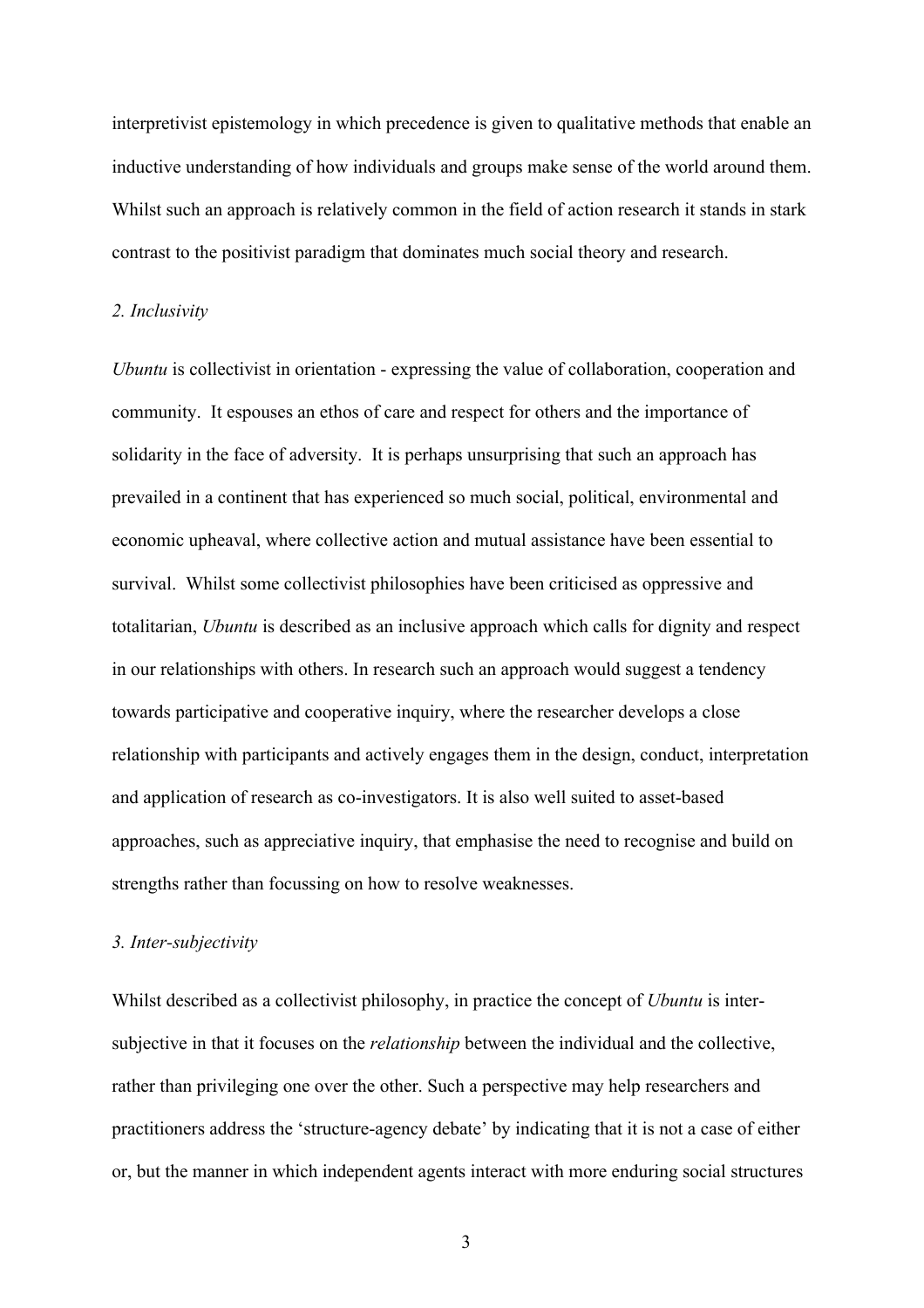that matters. The inter-subjective dimension of *Ubuntu* is further highlighted through calls for greater inclusion of indigenous knowledge in education and organisational practice and even the incorporation of spirituality. From this perspective a detailed appreciation of context and how it influences the subjective realities of different parties is an essential part of the knowledge creation process.

#### **Limitations and critique**

Whilst Africans and non-Africans alike have enthusiastically advocated the philosophy of *Ubuntu*, it is not without its challenges.

#### *1. Rhetoric and reality*

The first, and perhaps most significant, critique is that in many cases there is a huge gap between the espoused philosophy of *Ubuntu* and the lived experience of people in communities that purport to embrace it. The concept of *Ubuntu*, by its very nature, tends to be most prevalent in societies facing substantial social, political, economic and environmental challenges. Such contexts, however, are often marked by large inequalities in the distribution of status, power and resources that may be perceived as contradictory to the principles of *Ubuntu*. Across much of Africa there is a long history of corruption, coercion and collusion in politics, business and society where those in senior positions benefit at the cost of those further down the hierarchy and the traditional concept of the monarch-chief continues to be influential at local level. Whilst *Ubuntu* has been put to good effect in challenging inequality and injustice during the Truth and Reconciliation process in South Africa it, arguably, has done little to counteract endemic corruption and inequality elsewhere. Indeed, even in South Africa it has been suggested that *Ubuntu*, rather than challenging the status quo, may have been used by those in positions of political power to promote loyalty and respect and to suppress resistance to government-led reform. Whilst similar tensions exist in many societies,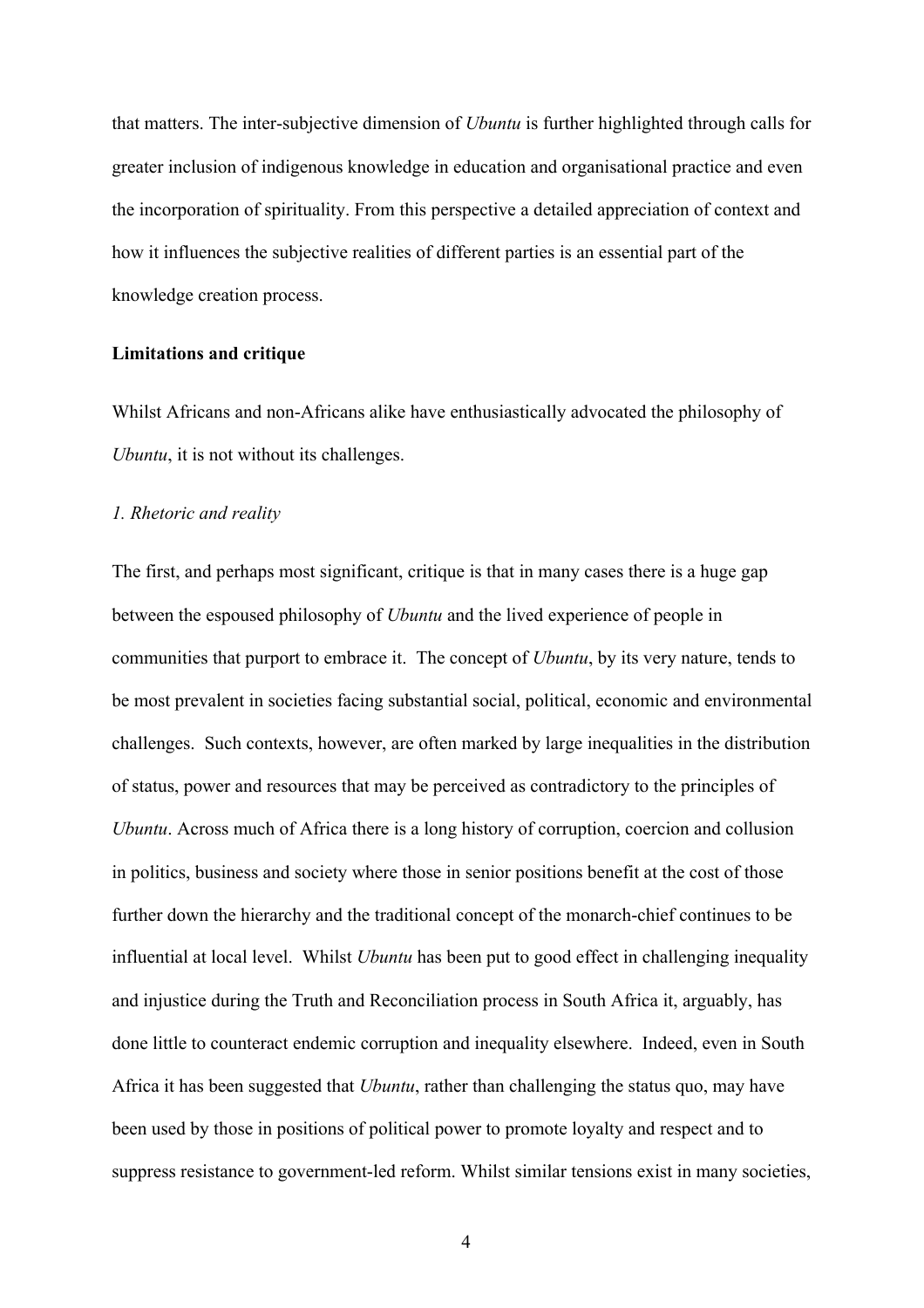the challenge for those seeking to advocate a philosophy of *Ubuntu* is how to reconcile such paradoxes without recourse to idealism, manipulation or denial.

#### *2. The limits of interdependence*

As a collectivist philosophy *Ubuntu* highlights the importance of interdependence and of people working together in pursuit of shared goals. A question remains, however, over how far this interdependence and collectivity can be extended. The concept of *Ubuntu* developed at a time when African society was still largely organised around membership of tribal groups. Within this context, allegiance and loyalty was to fellow members of the tribe and whilst there may well have been instances of collaboration and cooperation between groups, identity and identification were still largely based on ethnic and family relations. In an increasingly urbanised and globalised society, however, where do we draw the lines between communities and groups? Historically part of the success of *Ubuntu* was in articulating a framework for reciprocal responsibility whereby members of a particular group supported one another and, in so doing, increased the resilience and likely survival of the group. Where identification is extended more broadly and members of a particular group may selfcategorise in different ways (e.g. as Africans, Nigerians, Igbo, Lagosians, etc.) the practical implications of *Ubuntu* for the sharing of food, resources, etc. becomes far more problematic. Historically the power of *Ubuntu* has been in forging stronger relationships between people in a particular location – the prospect of its extension to other groups and cultures whilst potentially attractive from an ideological perspective may ultimately lead to its undoing as a practical solution to local problems.

#### *3. The connection between people and environment*

A further question raised by some authors is the extent to which *Ubuntu* makes a false separation between people and the environment. Dr Puleng LenkaBula, for example, suggests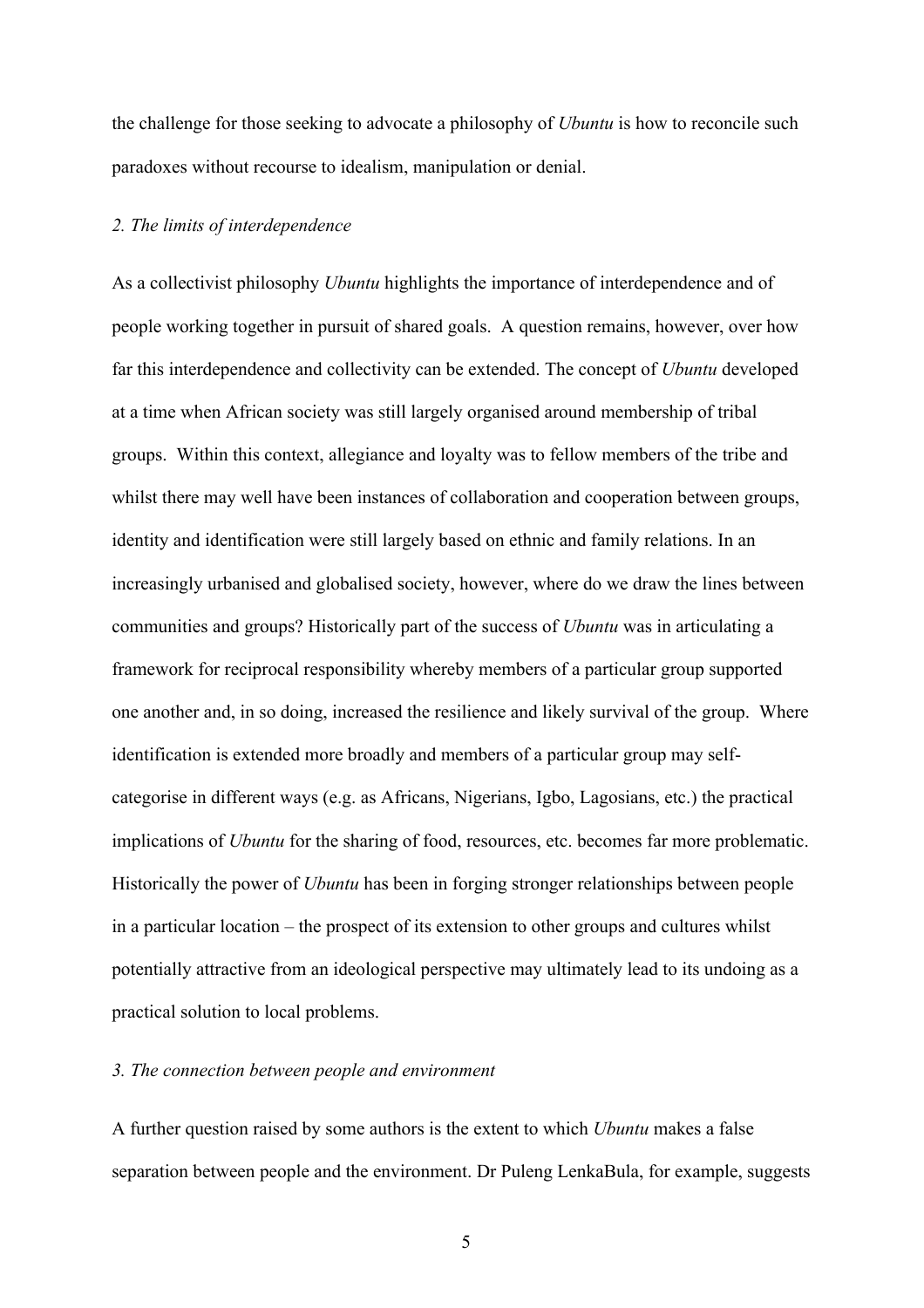that common conceptions of *Ubuntu* (and the synonymous concept of *Botho*) are anthropocentric in that they focus on human relations yet fail to recognise the connection with the physical and natural environment in which such interaction occurs. She calls for an extended notion that incorporates ecological and spiritual concerns that, she argues, are essential elements of a framework for justice and ethics. By limiting our focus to human relations alone, it is suggested, we may inadvertently support harmful environmental practices and deny the spiritual concerns that guide many peoples' lives. By including these additional dimensions, however, we complicate matters, making it hard to achieve consensus or coherence of conclusions.

# *4. The ontological and epistemological status of knowledge*

Finally, the concept of *Ubuntu* raises fundamental questions about the nature and status of knowledge. As a relational philosophy that stresses the interdependence and intersubjectivity of knowledge and experience it poses real challenges for how any objective or enduring understanding could be constructed. Whilst many advocates of *Ubuntu* call for the sharing of 'indigenous knowledge' it is questionable whether any such knowledge base could be developed or how it could be captured and communicated. All knowledge is culturally contingent and the strongly constructivist nature of *Ubuntu* would suggest that knowledge gained in one context may not be transferrable to other times and places. Furthermore, even if it were possible to develop a coherent body of knowledge it is unclear whether this would lead to beneficial outcomes or simply an 'othering' of the context from whence it came as in some way 'different' and of questionable relevance elsewhere. Alternatively *Ubuntu* and related concepts may become appropriated by non-Africans and employed in ways that may diminish their clarity and potency.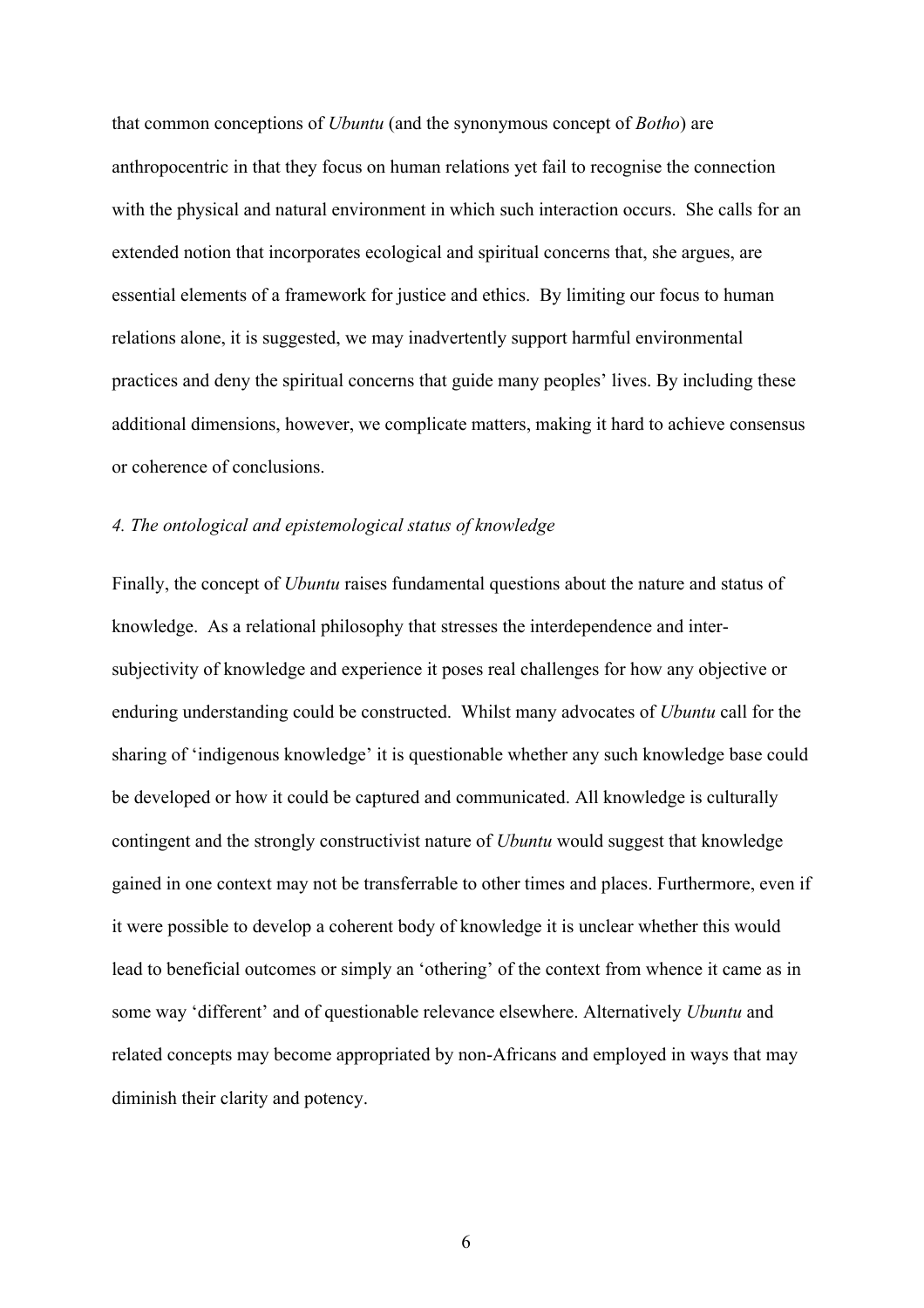# **Conclusion**

This article suggests that the African concept of *Ubuntu* articulates a relational and compassionate worldview that resonates with many of the principles of action research. It offers a means for expressing the interdependent and inter-subjective dimensions of human experience and calls for an inclusive approach that embraces diversity, collaboration and the co-construction of knowledge. There are, however, some reservations about the extent to which the concept of *Ubuntu* can be extended and employed in different contexts and the risks that this may pose in both ideological and practical terms.

## **Cross-references**

Appreciative inquiry

Collaborative action research

Constructivism

Cooperative inquiry

Indigenist research

Intersubjectivity

Participatory action research

Post-colonial theory

#### **Further readings**

Battle, M. (1997) *Reconciliation: the Ubuntu Theology of Desmond Tutu*. Cleveland, OH: Pilgrim Books.

Coertze, R. D. (2001) Ubuntu and nation building in South Africa, *South African Journal of*